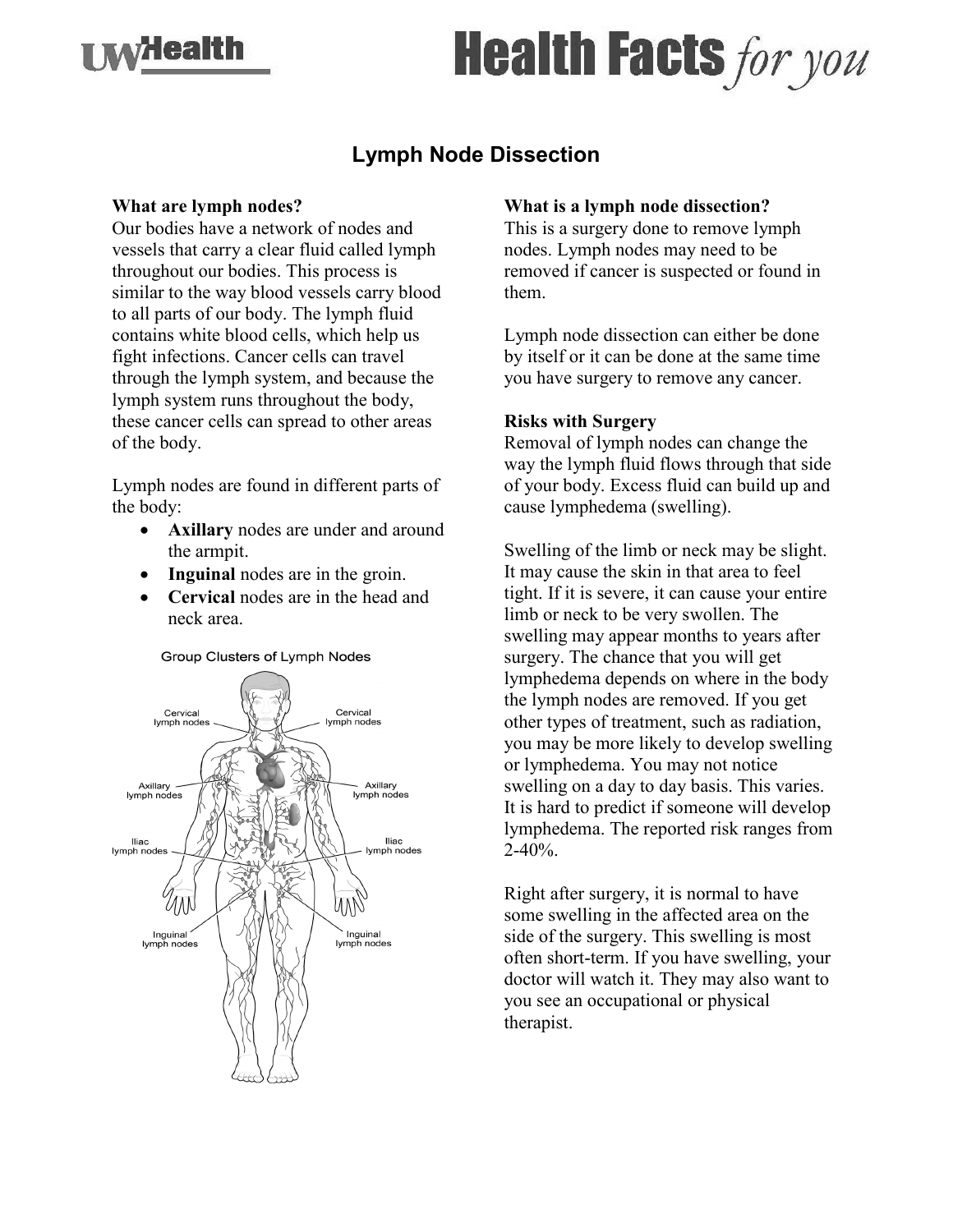#### **Planning for Lymph Node Surgery**

After a lymph node dissection, you should plan to stay in the hospital for 1-2 nights. You may go home sooner if your surgeon feels you are ready.

You should plan to be off from work for at least 1-2 weeks. This will vary based on the type of lymph node surgery and the type of work you do. Your activity after a lymph node surgery may be limited. For example, you may need to avoid lifting objects that weight more than 10 pounds with your involved arm. We suggest you keep your leg raised when possible after an inguinal lymph node dissection. You will get more detailed instructions before you leave the hospital.

You may have a home health nurse visit you after surgery. This can be set up before your surgery. You may also have a friend or family member help you with your care. **Please tell your doctor if you will need a home health visit after surgery.**

#### **At the Hospital**

If you have a paravertebral block, you will get medicine through your IV to put you to sleep.

If you have general anesthesia, you get medicine that puts you into a very deep sleep. A tube is then placed into your trachea (windpipe) to help you breathe. With either of these options, you will not know what is happening or feel any pain.

When you return to your hospital room, you will have:

- An incision covered with gauze, a clear bandage, or "sterile super glue".
- 1 or more drainage tubes in place.
- An IV line.
- Special leg pumps on. These help to keep good blood flow to your legs. The goal is to prevent blood clots until you are up and walking.
- Nurses will ask you to rate your pain and give you medicine to help keep you comfortable.
- Your vital signs checked.
- You can have family or friends visit.

#### **Care After Surgery**

You can go home once you can eat, drink, and your pain is controlled. You are given pain medicine when you go home. Someone must drive you home. Your surgeon should call you in about 1 week with the results of your surgery.

If you have drains placed, see Health Facts for You #4603, "Drain Care at Home." This will help you care for them. We want to make sure your incisions heal.

You will have a follow-up visit with your doctor. You may also see a lymphedema therapist during this first visit.

#### **Care of Your Incision**

Check the site daily for any problems or signs of infection. You may see a slight redness and swelling along your incision or there may be a small amount of pink drainage coming from your incision. This is normal.

Place a new gauze over your incision. If you have Steri-Strips (small strips of tape) in place, they may fall off by themselves in about 1 week. They can also be removed in clinic. If you had "sterile super glue" on your incision, no dressing is needed.

Your doctor will tell you if you can shower after surgery. When you shower, let the water flow over the incision(s). Pat dry. Safety pin the drains to a robe tie or lanyard while in the shower. This keeps the drains in place and keeps them from dangling.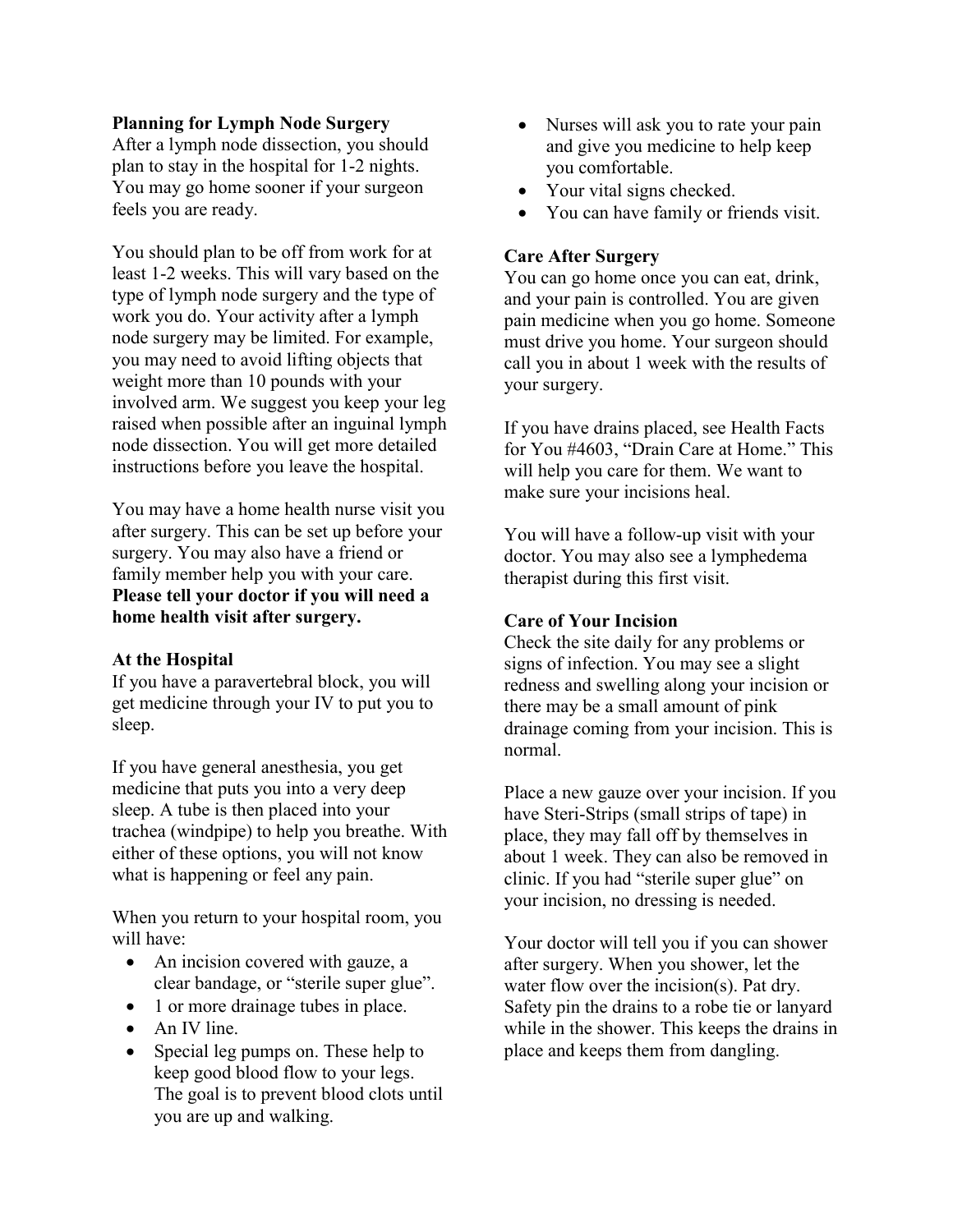#### **What is a seroma and how do I know if I have one?**

A seroma is a fluid-filled bulge that forms under the skin in the area of surgery. You may hear a "sloshing" sound in the breast when they move. This is fluid filling the surgical area. If you develop a small seroma, your body will slowly absorb this over time. If you have a seroma that gets larger and causes pain, please contact your doctor. This is **not** an emergency. You may be asked to go back to the clinic to have the fluid drained.

### **What to Know About Pain and Narcotics**

The amount of pain you have after surgery varies. You will get a prescription for a narcotic pain medicine.

- Use them as needed and as ordered.
- Do not drive while taking narcotics.
- If you have nausea, take your pain medicine with food.
- Narcotics can cause constipation.
	- o Eat plenty of fiber (bran, oats, fruits and vegetables).
	- o Drink 6-8 glasses of water a day.
	- o Take stool softeners if needed.

Most women find that 1–2 tablets of Extra-Strength Tylenol® every 4-6 hours helps to relieve pain. You may take up to a total of 8 tablets in a 24-hour period. Do not take more. If you have liver disease, check with your doctor first. You may also take ibuprofen as directed by your doctor. Talk to your doctor if you take other pain medicine.

#### **When to Call**

Please call us if you have:

- Increased swelling at the site of surgery.
- Firmness or bruising.
- Heavy bleeding.
- An opening in the incision.
- Sudden increase in pain.
- Increased drainage from your site or drainage bulb(s) that fill quickly with the need to empty them every 1-2 hours.
- Signs of a seroma
- Fever of  $100.4\textdegree F$  (38 $\textdegree C$ ) or greater taken by mouth 2 times, 4 hours apart.
- Increased tenderness, redness, warmth, or swelling of the incision or drain sites. A small area of redness about the size of a dime is common by the stitch around the drain.

Call your doctor or nurse if you have these problems with lymphedema:

- Your arm/leg/neck remains swollen and painful for many days.
- You have any sign of infection in your arm/leg/neck (swelling, pain, redness, increased warmth, or fever).
- Your arm/leg/neck feels heavy and tight.
- The skin in your arm/leg/neck feels hard.
- Your joints in the arm or leg are stiff.
- You have hardening or your skin changes color on your involved arm/leg/neck.

#### **How to Lower Your Risk of Lymphedema**

You may or may not develop lymphedema after a lymph node surgery. Here are some things you can do to help avoid lymphedema or to keep it stable.

#### **Skin Care**

- Keep your arm or leg clean and dry.
- Clean, protect, and watch minor cuts on or near the affected area.
- Use an over-the-counter antibacterial cream on any openings once they are cleaned.
- Cover cuts with a bandage if needed.